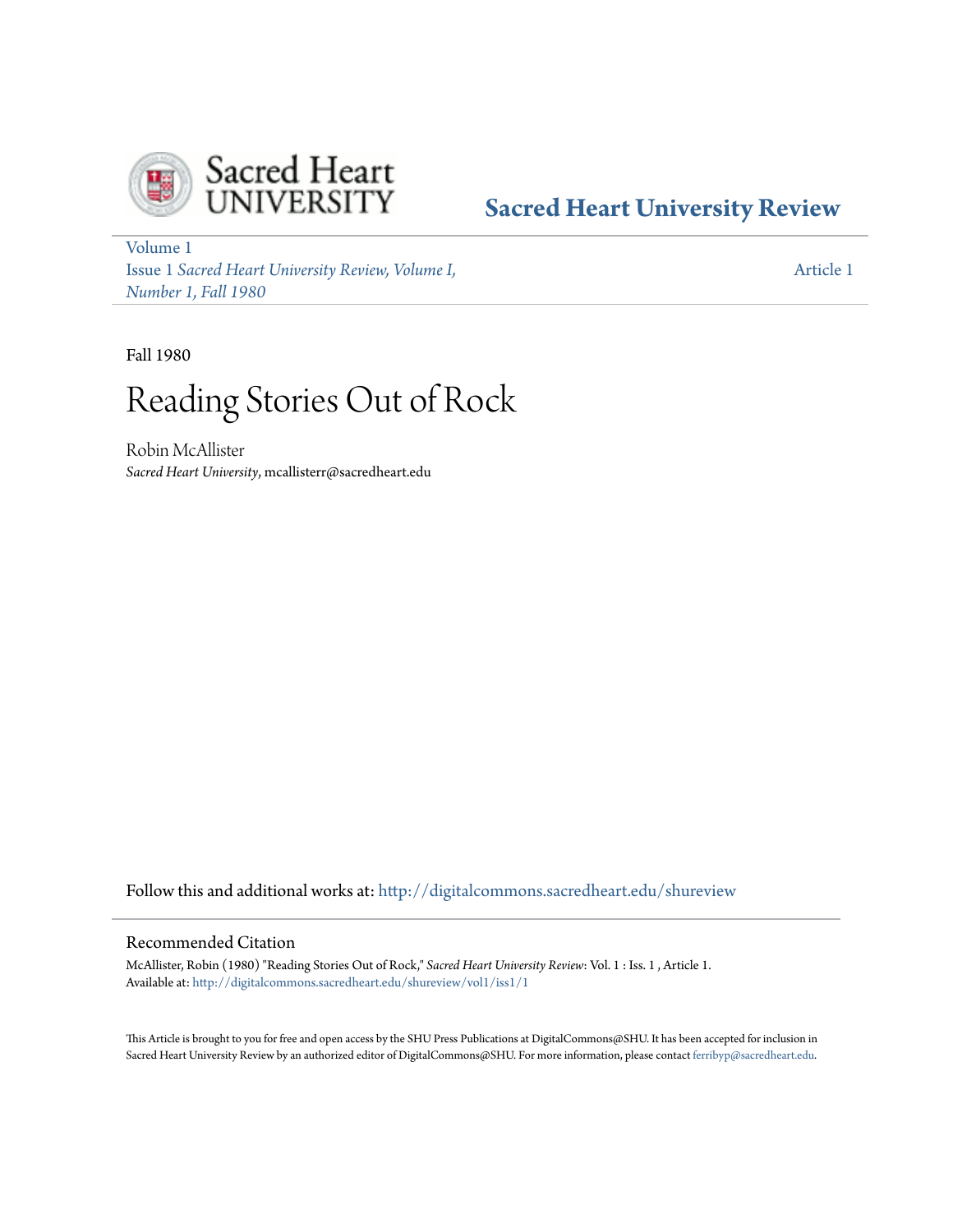### *Reading Stories Out of Rock*

Not everyone would want to read as I do. I'm more than just an enthusiastic reader; I'm addicted to reading. At home I surround myself with books. I don't like leaving the house without one in my hand. Even on vacation trips I like to read a book while I take in the scenery passing outside the car window. On the pages opened on my lap words flow through my mind. To the uninitiated they are silent, black, arbitrary rows of letters, but to someone who knows how to read they evoke a whole world of people, events and places. I search for one experience in particular as I read, a feeling that, through the medium of the words, I've been granted access to a world that was previously unfamiliar, alien, and unexpected. My ideal reading experience is unattainable, but, if it could occur, I would want the book to speak to me, tell its own story, rather than simply echo back my own thoughts. This is never quite possible. What I read I have to understand in terms of what I have read before. I cannot always separate what I see from what I expected to see, and what I expected to see depends on something I read previously.

There is an explorer in me as I read who constantly searches for new insights, new experiences I have not encountered before. Like an archaeologist, I like to try to retrieve works from the past. I try to question them and make them speak. Like a detective I'm often skeptical of the stories they tell me. Too many times the voices I hear from the page echo words I have previously read myself. But occasionally I encounter puzzles or inconsistencies that alert me to a way of thinking quite foreign to my own familiar assumptions about life or books. Such an experience occurred this past summer as I was visiting the prehistoric Indian cliff dwellings at Mesa Verde, Colorado. There I encountered inscriptions similar to writing, ancient petroglyphs, figures and symbols inscribed in the face of a sandstone cliff, left by the Anasazi before they abandoned their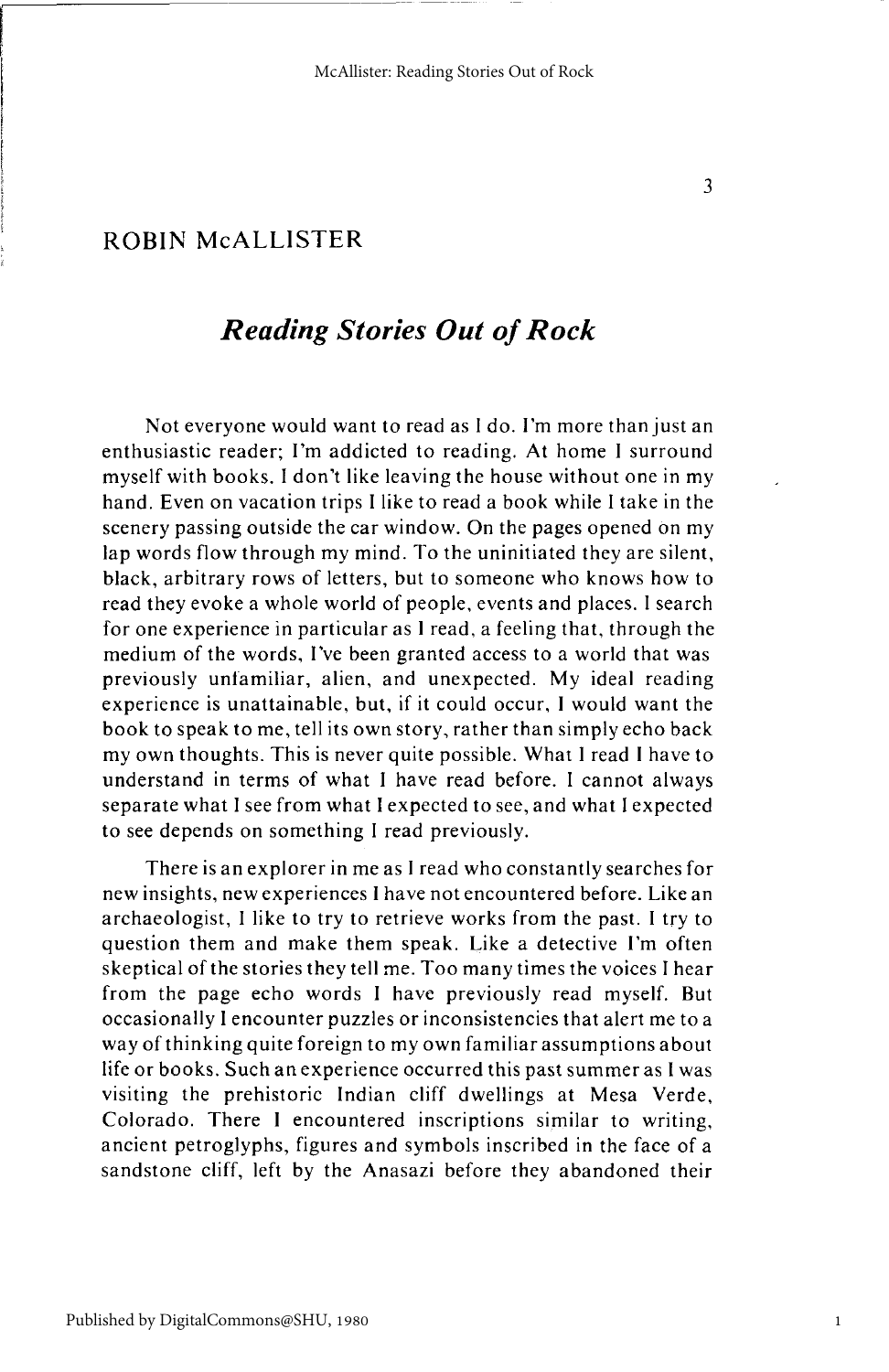#### $\overline{4}$ SACRED HEART UNIVERSITY REVIEW

canyon homes around 1300 AD. I recalled my attempts to read these figures when I began working on a book review later in the fall. As I read the beginning pages of a new acquisition by the Sacred Heart University library, *The Cambridge Encyclopedia of Archaeology,* a definition of archaeology as a study of the "surviving traces of past human activity" reminded me of the special problems posed in "reading" the intentional, symbolic "traces" of petroglyphs in order to imagine the "human activity" to which they testify. Fortunately, in the case of these petroglyphs, someone had already offered an explanation of them. Hopi Indians, who claimed the Anasazi as their ancestors, claimed to know the stories behind some of the glyphs. In this essay I try to judge their interpretation in the light of what I had already read about myth, symbol, and prehistoric art. But first, let me recount how I came across the petroglyphs in Spruce Tree Canyon.

Suddenly, after hours of crowded tour buses and tourists pushing to see the sights, I paused with relief, alone, in a dry thicket of twisting gray junipers and dark pinyon pines to glance back at Spruce Tree Ruins. I could see a line of tourists strung out behind a National Park Service guide along the edge of the cliff dwelling, but I could no longer hear the bored chatter of their camera shutters across the dry distance that separated us. The air hung almost motionless in the heat of the June afternoon. Somewhere ahead of me, possibly on the next rock wall emerging around the bend as I began my descent along the bottom rim of the canyon, I would find rock carvings left by the Anasazi Indians, the goal of a quest I had anticipated since I began my trip out from Connecticut. If I was silent enough, if I was observant, if I could open my senses and imagination to this ancient canyon world around me, I might see beyond the obvious features a guide book pointed out to the inhabitants of the canyon who survived by avoiding our footsteps and our camera's prying eye.

I was about to enter a secret, hidden world, one that would reveal itself only reluctantly to careful eyes. At the edges of the dusty trail, near the canyon wall where footsteps did not fall, I could see bird tracks and paw prints. I could hear faint scurryings in the dry juniper needles. Almost next to where my hand rested, along a twisted root, a lizard watched me, motionless except for the soft flesh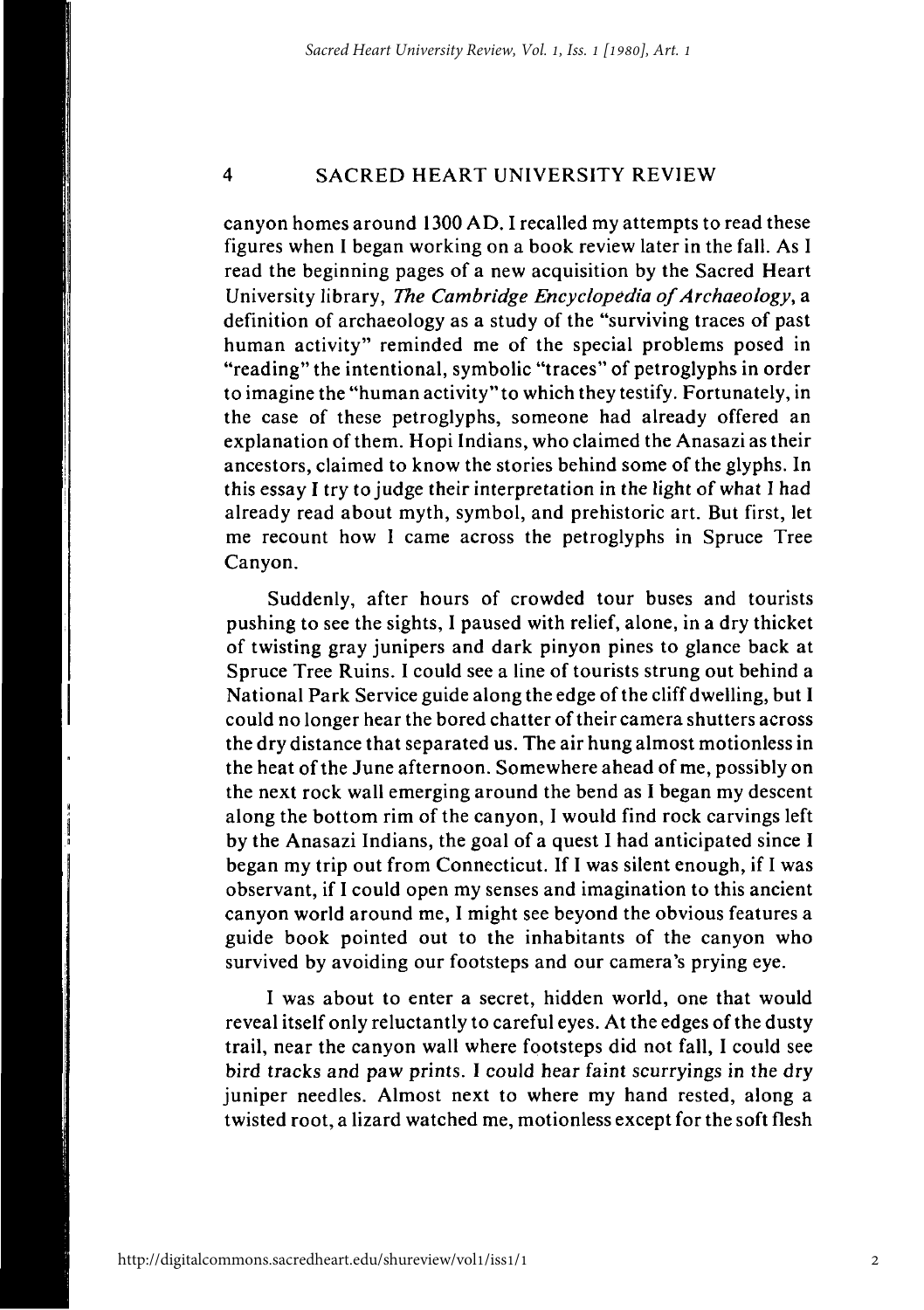of its throat rising and falling as it breathed. I walked swiftly, my eyes intent on any noticeable changes in the configuration of rock or any quick motion in the brush that might betray the presence of other living creatures or the traces of Anasazi dwellings.

The canyon wall came down in undulating sheets of sandstone on my left side. The pressure of water seeping down from the top of the mesa above had eroded out caves and overhangs along the edge of the trail where the sandstone rested on the even more ancient Mancos shale. At places the canyon seemed to come alive, calmly opening eyes and mouths in the canyon floor. To my right the canyon dropped over a rim to where the Mancos River cut its way through the mesa. Against the tans and oranges of sandstone walls the indigo sky was almost too intense to look at directly. The long space of air between walls of the canyon made the distant cliffs look turquoise, and zopilotes, turkey buzzards on long motionless wings, extended the slow drift of moments in long black spirals through the invisible currents of wind.

I felt rather than saw the shadow of their wings pass over the trail as I focused my attention on the sun-saturated stream of dust and light through which I walked. There was only a sudden flicker, a darkness come and gone, a hesitation in the flow of moments, as if something had been removed from the day and put back again too fast for the eye to attend to. For a moment the canyon world slowed down; the sun ceased to filter through pinyon branches and withheld its heat from the rock. Then the zopilote tilted back out over the immensity of canyon floor; he slid along the canyon wall, all speed and silence, tilting back and forth across the empty blue sky. The trees, empty to my vision a moment before, were full of the black birds, heavy, silent, lowering themselves from dead branches and dark granite into the air. I could not smell death. In this dry, thin air bodies wither and dry without decaying. A dark feather hung from a juniper bough, glossy edges still intact, each delicate strand of feather adhering as if it still could support a living wing out over the canyon rim where the stone cliff dropped away toward the river.

Something about the rubble of sandstone rocks along a ledge above the trail, a certain balance and placement of flat stones set into

3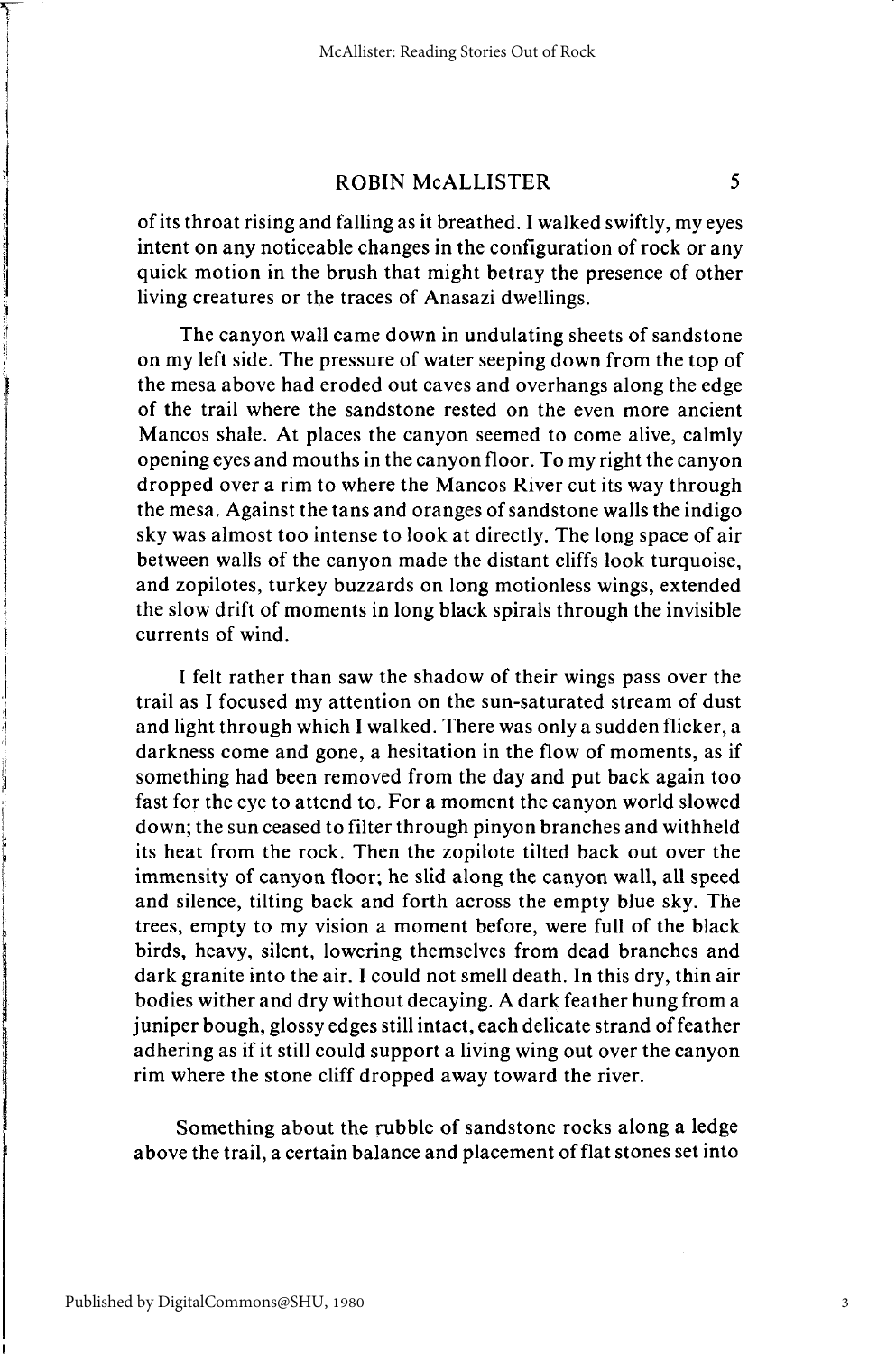6 SACRED HEART UNIVERSITY REVIEW

crevices and overhangs, suggested other presences along the canyon wall. At some time in the past an Anasazi farmer had sealed off storage areas in the overhangs to keep maize through the winter. Now only a few stones, the same yellowish sandstone of the cliff wall itself, remained in position here, hardly enough remaining to convince a skeptic that cliff ruins actually stood here. But along the ledges in the cool dark dust I could see broken pieces of pottery and tiny stones the builder of this granery had used to reinforce the adobe mortar in his wall. The pieces of sandstone he had placed one on top of the other were indistinguishable from the broken pieces worked loose from the canyon itself by wind and water, but where the slanting sunlight made the shadows stand out in wavering rows that only a human hand could have intended, the whole silent canyon, itself pressed out of the yellow sand left behind by a prehistoric ocean before man had even emerged as a form of life, seemed to breathe a life no longer completely alien and indifferent to human presences. The stone mouths of the sandstone stretched silently, widening and receding imperceptibly like the throats of the lizards, whispering a voice of weather, earth pressure, and water, but inscribed now with another voice, a human voice that left the trace of its activities in the way certain stones had been selected and placed, the trace of a human presence half glimpsed before it too rejoined the rock wall from which it had been selected.

Before I saw them, I had imagined that the petroglyphs would appear on the flat torpid wall of sandstone at about eye level, like a crude poster or billboard. My expectations had been influenced by photographs in *National Geographic* so that, without realizing it, I expected the rock carvings to be set before me like illustrations in a book. Instead I had to step off the trail, perilously close to the very edge of rock hanging into the canyon, and look up high around and over the surface of a bending slope of sand canyon wall, flat from a distance, but up close alive with curves and cracks gently lacing its sandy brown skin. Portions of the wall seemed to have broken loose and fallen out even before the figures had been incised in the remaining surface. The glyphs covered a vulnerable area, not the type of place a cautious artist might have personally chosen to preserve a story to last all ages, but a place perhaps revealed to him where a sacred presence could manifest and sustain itself through the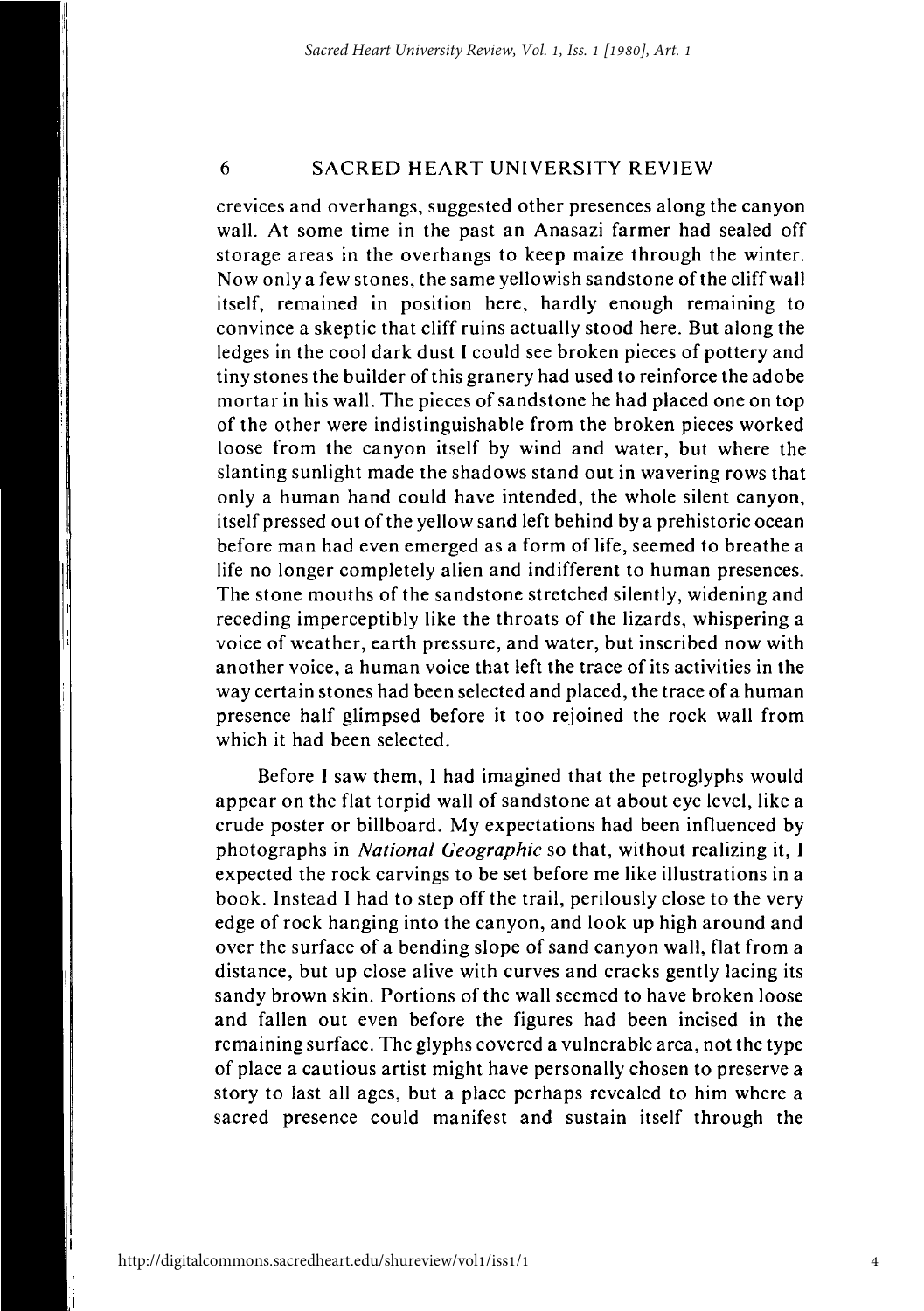inscriptions that revealed its presence.

In order to examine the petroglyphs more closely, I had to climb up to a slight ledge and hold myself close enough to the stone to smell the dust baking in its pores. A wandering line, irregular as the map of a canyon seen from above, stretched across much of the lower portion of the inscribed area. I reached over and cautiously ran my fingertip along the line that had been cut into the sandstone. Long after I had forgotten what the line looked like, my fingers remembered the dry sharp rasp of the sandstone's inner flesh as I retraced the ancient petroglyphs. What had looked to my eyes like a smooth unbroken line consisted of miniscule ridges so small and so evenly executed that the edges looked smooth and unbroken from a distance. Someone had patiently incised the line by gradually building it out of countless identical chips of stone across the width of the line. Toward where my hand rested it either began or ended in a square within a square, like a child's drawing of a labyrinth, then curled off into a blind circle before wandering back down over the rock face like a crack in the floor of the earth or a river, like the Colorado, cutting through deserts and mesas from the Sangre de Cristo mountains to the Grand Canyon. At one turn it became a lizard shape; at another place a human figure seemed to raise its hand; off to the side, just outside the border of the line, a dog or coyote barked in the sandstone. The line bent back on itself and ended in a spiral. Two crows could be seen conversing above it, head to head; further back, towards the beginning of the line, someone had carved a bighorn sheep. A human handprint, pale as bone against the darker skin of the sandstone, had been chiselled, the fingers spread out on the rock as if someone had just laid his hand there. Below, strange, human shapes waved hands in the air, leaped, danced, ran.

Before white settlers came to Mesa Verde, Hopis visited this canyon. But when the Hopis arrived, these petroglyphs had already been left by the people who lived here and abandoned the canyon around 1300 AD. They did not leave a name of their own, but the Hopis called them "anasazi" or "ancient ones" and claimed them as ancestors. Whether or not the Hopi are directly descended from the Anasazi can no longer be definitely determined. The identity of particular petroglyphs and the specific stories they have to tell may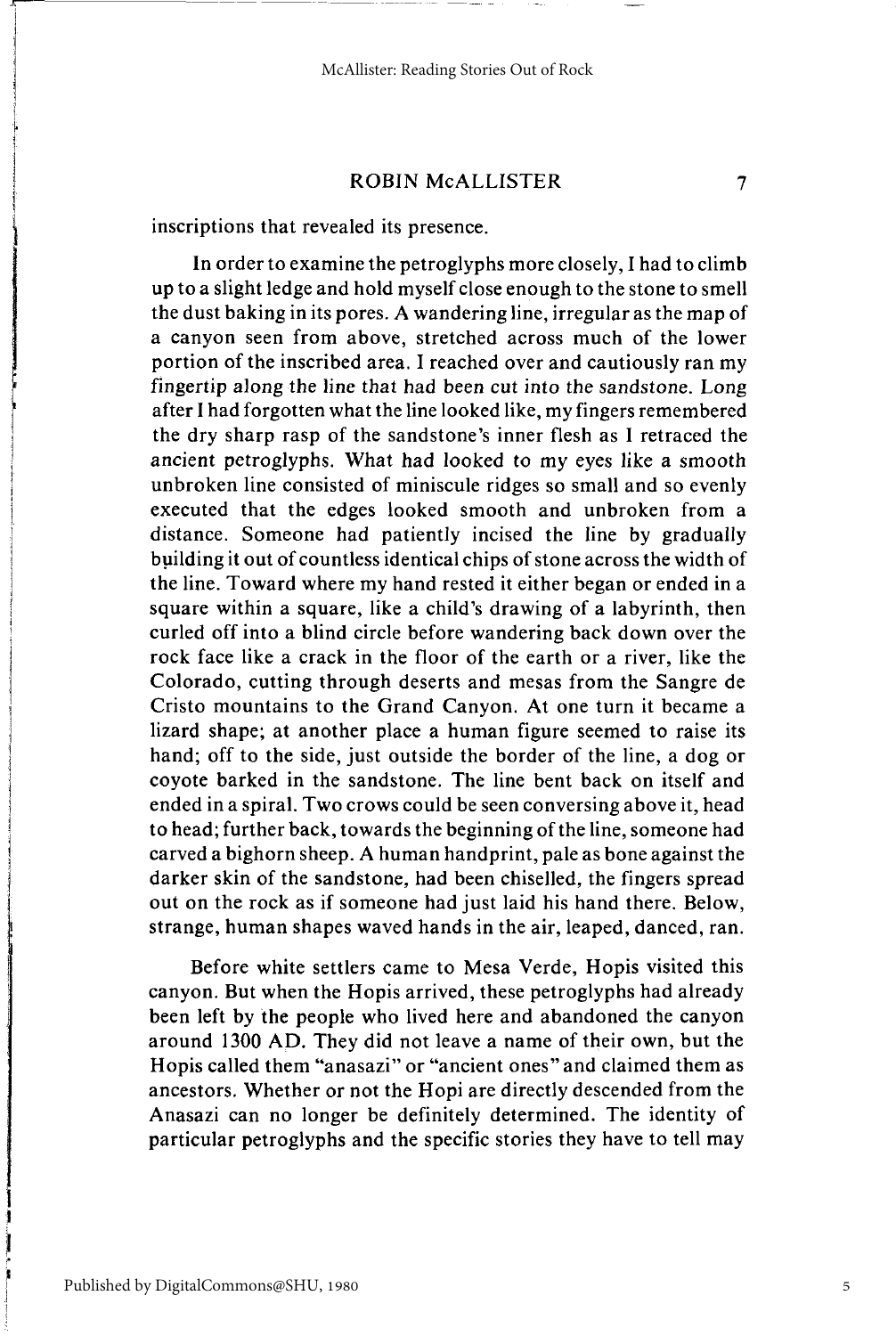#### 8 SACRED HEART UNIVERSITY REVIEW

have vanished with the last inhabitants of the canyon, but the Hopi interpretation may at least reveal the way of thinking that once animated the glyphs. Perhaps the experience they embody or the energies they release are common human experiences accessible to us all, even if expressed in a symbolism we are no longer able to decipher with certainty. Perhaps the sandstone wall was a place of special revelation during the course of a ritual of initiation, a place whose significance was not immediately apparent to the uninitiated eye which saw in the figures only the familiar shapes of dogs, sheep, lizards, hands, and birds, but a place which, properly interpreted, with its secret language uncoded, released powerful forces and insights.

The National Park Service guidebook tells us that four Hopi men came to the canyon in 1942 to identify some of the petroglyphs. From what the Hopi tell us, the glyphs were not exactly "pictures" of animals and events, but something like diagrams for recovering certain stories from the past. What I had originally seen as the beginning or end of the long, wandering line as a square within a square, the Hopi identified as "Sipapu," the place from which the Pueblo people emerged from the earth, possibly the Grand Canyon in Arizona. The birdlike figure next to it is not supposed to make us think of eagles or zopilotes perched on canyon walls, but instead is a symbol of the Eagle Clan, indicating a separation of that clan from the other people and a settlement near their point of origin. What looks like a picture of a mountain sheep is not meant to be standing on a mesa, but set along a line of mythic migration to show that at this point in the tribe's migration, the Mountain Sheep Clan dropped off in the vicinity of Shiprock, New Mexico. What had looked to me like two ravens conversing head to head is the symbol of the Parrot Clan and their place of settlement. The parrot is not found this far north, but perhaps it was traded up from pre-Columbian people in Mexico. Several figures have more than one story associated with them. The symbol for the Horned Toad Clan, marking the location of their split from the migrating Pueblos, also signifies a green collared lizard who led the people into a period of "wandering without direction — almost approaching lunacy," the guide book reports. Was this lunacy madness or a kind of divinely inspired ecstasy? A human figure raising something in his hand is a "whipping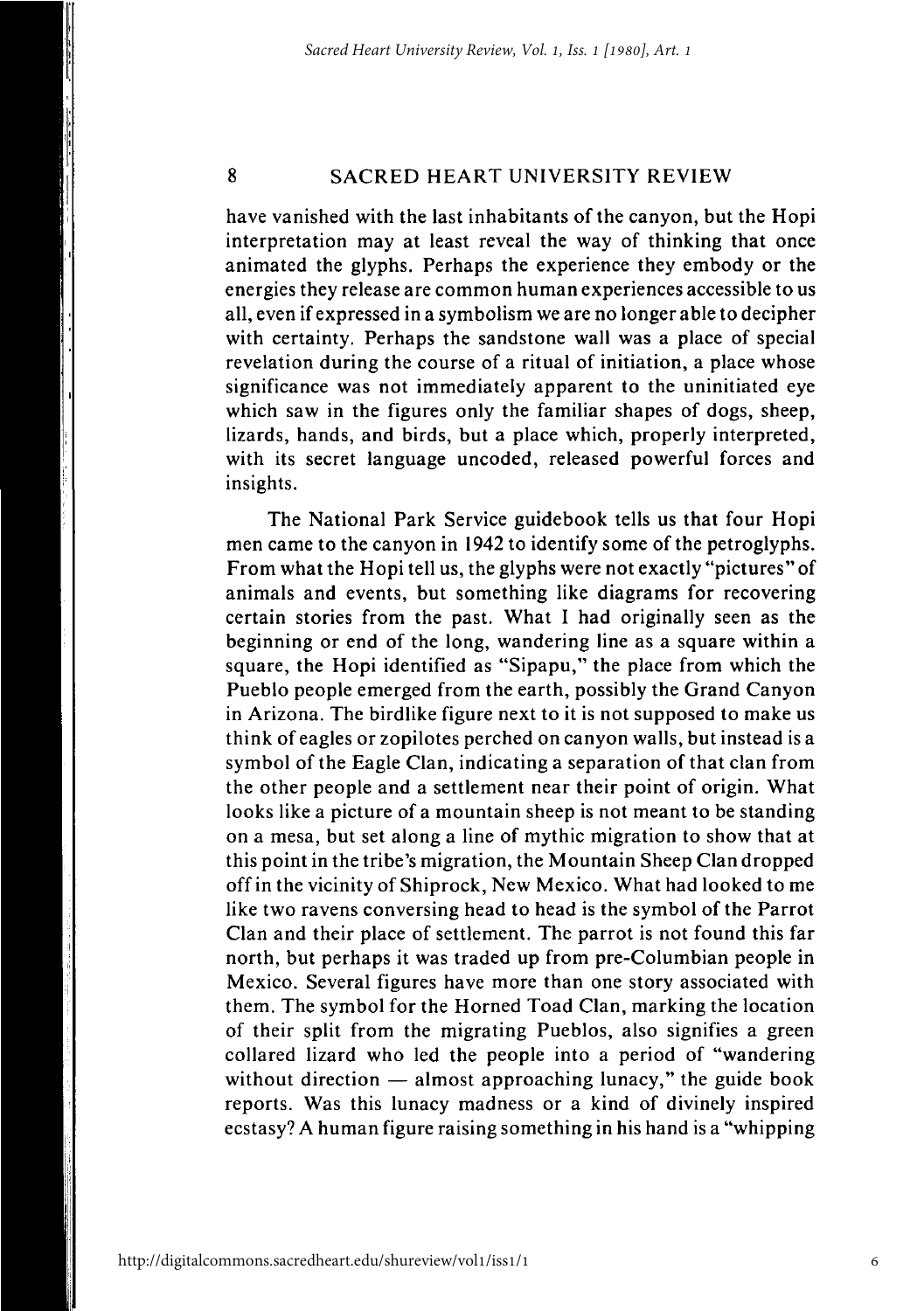kachina" who "straightened out" the people and gave direction to their later wandering. Other whipping kachinas are the figures that seemed to wave, leap, and dance. Outside the final turn in the symbolic line of migration, where to my eye a dog or coyote seemed to bark in the sandstone, the Hopi identify a symbol of the Mountain Lion Clan, an all-powerful spirit watching over the people in their travels. And, finally, the spiral shape in which the line ends is either the actual end of migration, Mesa Verde, or the prophesied end, the modern Hopi pueblos. We are not, in short, looking at pictures of typical animals and birds inhabiting Mesa Verde, a kind of quaint document of a primitive people's delight in the natural world, but symbolically retracing the wanderings of a people through time, mythical history, and the actual geography of canyons and mesas in the Four Corners area.

I cannot help but conclude that the "human activity" that left its "surviving traces" in the petroglyphs of Spruce Tree Canyon was a ritual of initiation. Initiation performs a function in preliterate, archaic societies that is now performed by going to school. As Mircea Eliade writes in *Rites and Symbols of Initiation: The Mysteries of Birth and Rebirth:* 

> Among the various categories of initiation, the puberty initiation is particularly important for an understanding of premodern man. These "transition rites" are obligatory for all the youth of the tribe. To gain the right to be admitted among adults, the adolescent has to pass through a series of initiation ordeals: it is by virtue of these rites, and of the revelations that they entail, that he will be recognized as a responsible member of the society. Initiation introduces the candidate into the human community and into the world of spiritual and cultural values. He learns not only the behavior patterns, the techniques, and the institutions of adults but also the sacred myths and traditions of the tribe, the names of the gods and the history of their works; above all, he learns the mystical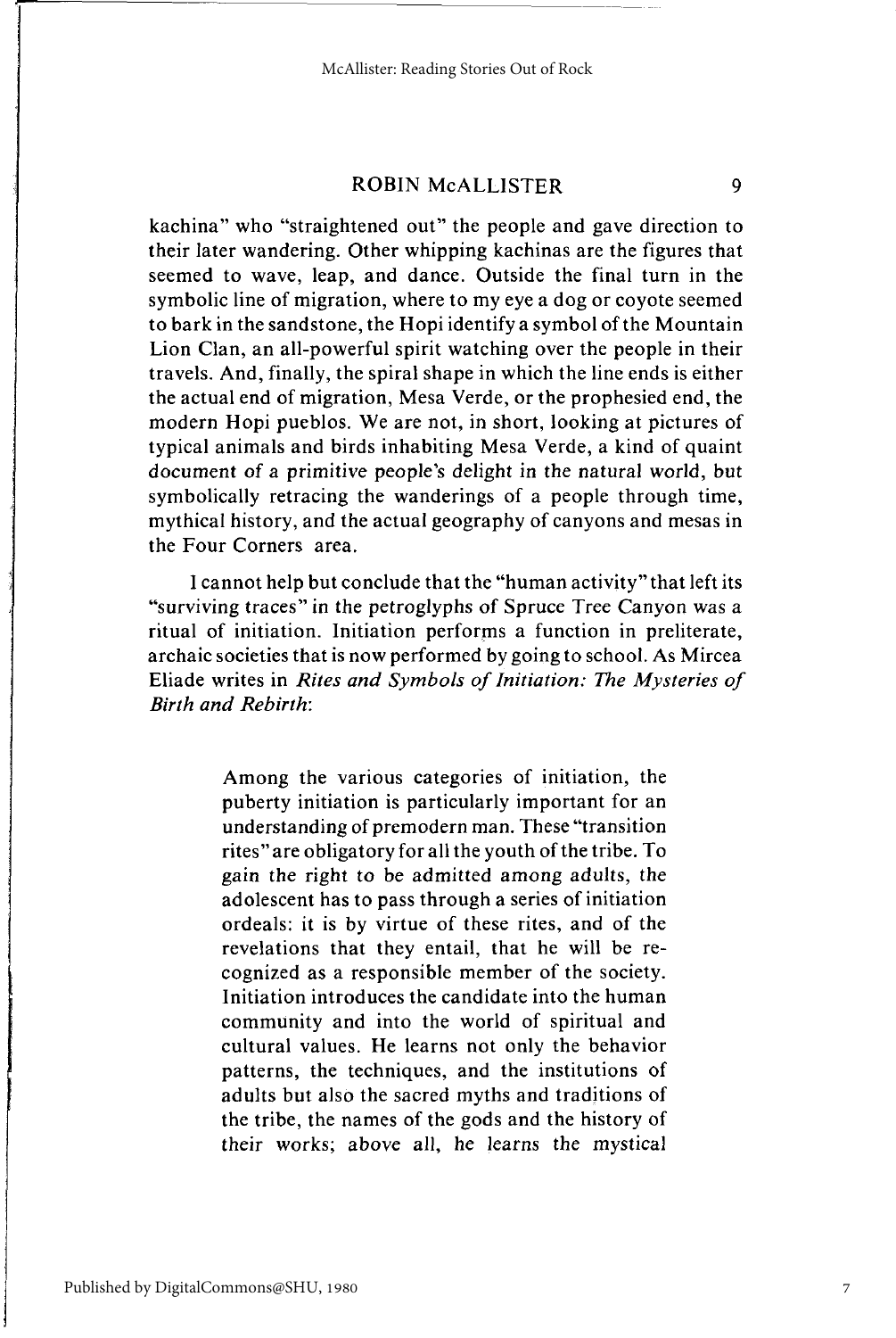#### 10 SACRED HEART UNIVERSITY REVIEW

relations between the tribe and the Supernatural Beings as those relations were established at the beginning of Time.

The composition of petroglyphs the Hopi interpreted seems to constitute a sacred "map" of the Anasazi's known world, a world that extends simultaneously in time, space, and mythic history. By tracing and retracing the glyphs with his fingers did the initiate perhaps "inscribe" their myths into his consciousness, incorporating a pattern and story he could use to guide himself through the vicissitudes of life? The petroglyphs reveal his identity by establishing his place as a member of a clan located in a specific place in a symbolic diagram of the world; they reveal the answers to the fundamental questions, "Who am I? Where do I come from, and where am I going?" By tracing the figures he "inscribes" his personal identity into the sacred, universal history of the clan's migrations and settlements, and he confirms his identity by joining his unique mortal hand to the stone hand in the rock face. Perhaps this symbolic map of mythic migration prescribes a sacred journey the initiate actually retraced, visiting particular canyons, rocks, and mesas animated by the sacred presences and alive with the mythic history of the clans. The myths that accompany the petroglyphs may have revealed that the life the initiate has entered by being born into the clan embraces both migration and settlement, but that the changes the initiate will experience are not aimless or random. They are sacredly inscribed. They constitute a paradigm for life, a pattern of wandering and settlement, a model to account for change within a timeless, sacred pattern that embraces various vicissitudes of canyon existence. Will drought force him to abandon his familiar canyon and migrate to new places? It has happened before and will happen again. It is part of the sacred plan, a mythic journey through time and through the actual geography of his world.

One of the risks or limitations inherent in such a rite of initiation is the assumption that we are entering into a world that has already been established and ordered for all time. Yet the world changes, even for premodern people. If our myth of our world is too rigid, we may not be able to adapt to new circumstances. We need myths that